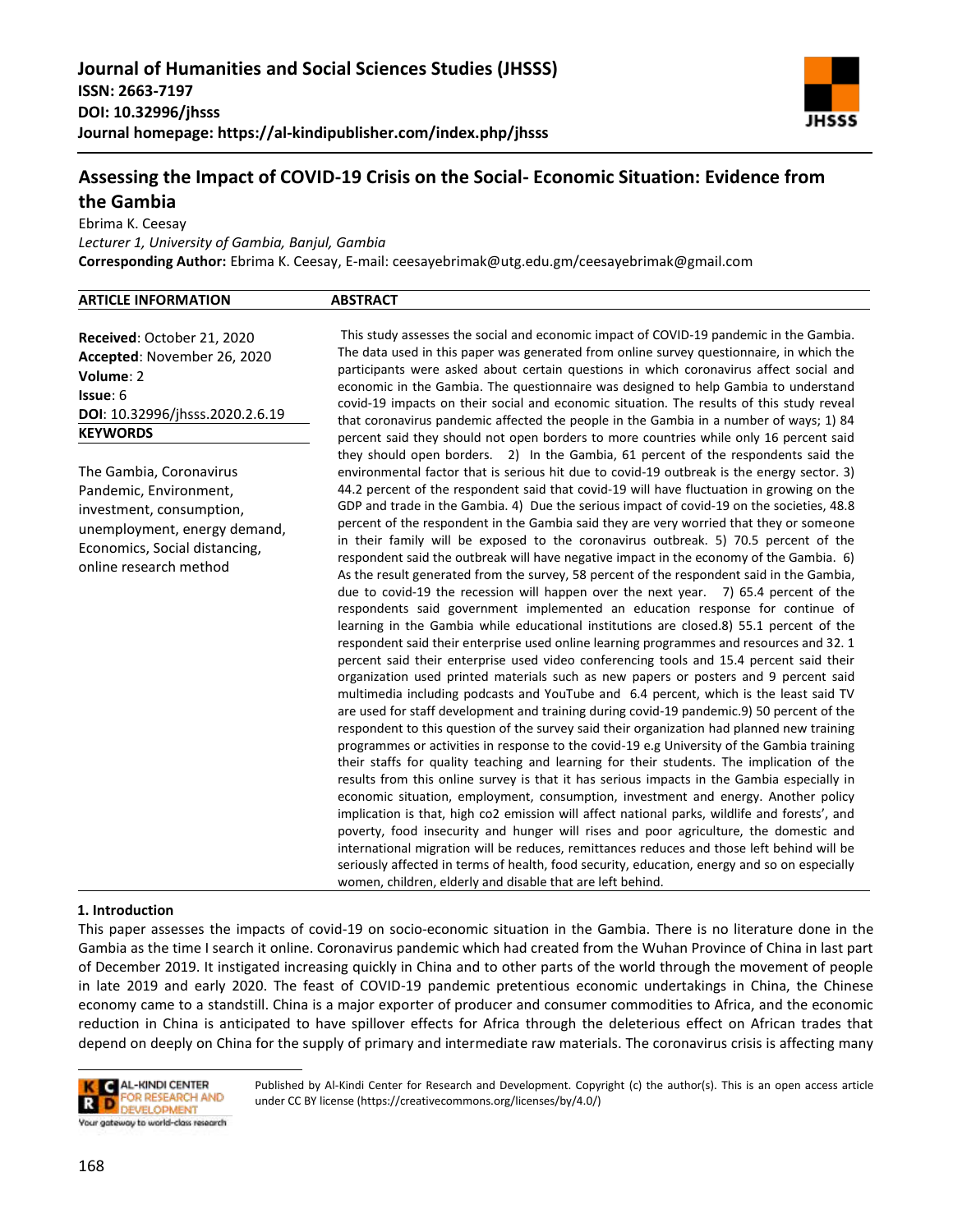African countries, and the number of confirmed cases has been rising rapidly with a particularly severe situation in South Africa, Egypt, Algeria, Morocco and Cameroon. Prior to the COVID-19 pandemic, maximum of the healthcare infrastructure in African countries had worsened. Some private hospitals rejected to admit sick patients whereas public hospitals surpassed their volume. This pressured the government of some countries to build isolation centers in large open fields around the country; notably, football stadiums were converted to isolation centers in countries such as Cameroon and Nigeria. In African countries where good healthcare systems exist, the government had to scale-up intensive care units and provide more resources for hospitals and healthcare systems to control the spread of coronavirus. The plain social consequence of the coronavirus crisis was fingered through the burden of movement limitations in numerous African countries. These measures inevitably affected economic activities in African countries, and because of the peoples in African countries are not versatile to operate jobs from home and even the government lack certain understand and lack human capita based that have that knowledge to operate from home and contributes effectively and efficiency to the economic growth and development. Most central banks applied fiscal policy, monetary policy and exchange rate policy to stabilize the economic in both the long run and short dynamics.

The emergent coronavirus literature has discovered the effect of the coronavirus predicament by single-day data, two-day data etc. and they typically emphasis on an exact sector like tourism industry sector (Gossling et al., 2020), the mining sector as part of industrial sector (Laing, 2020), or the economy (Fernandes, 2020; Ozili and Arun, 2020; Fornaro and Wolf, 2020). First, this study contributes to the recent literature on the impact of coronavirus in society (e.g. Fornaro and Wolf, 2020). The paper contributes to this literature by exploring the socio-economic effect of coronavirus in the Gambiaby looking at the context that was not mention in the literatures such as the online research methodology. The main objective of the paper is to assess the impacts of covid-19 on the social-economic live and livelihoods of the people in in the Gambia, specifically; 1) the sectors' that made up the economy, 2) perception of the people 3) social distancing 4) job search 5) Private financial situation, 6) prevention method of covid-19 pandemic etc. The paper follows this formatting. Section 2 presents the brief literature review. Section 3 current statistic of covid-19 in the World and Africa Section 4 the online research methodology. Section 5 the results. Section 6 concludes and policy implication.

#### **2. A Brief Literature review**

A recent body of literature explores the impact of coronavirus on society. For instance, Chinazzi et al. Haleem et al. (2020) indication that COVID-19 has pretentious day-to-day life and is decelerating down the worldwide economy. They argue that the economic effects of coronavirus such as the slowing of the manufacturing of essential goods, disruption of the supply chain of products, losses in national and international business, poor cash flow in the market, significant slowing down in the revenue growth while the social consequences include the cancellation or postponement of large-scale sports and tournaments, disturbance of celebration of cultural events, religious and festive events social distancing, closure of hotels, bars and restaurants and religious places, closure of places for entertainment. Chen et al If migration increases by 0%, economic growth in the Gambia will reduces by 1.8(Ceesay 2020). Ozili (2020) analyses the COVID-19 spillovers to Nigeria and finds that the existing structural weaknesses in Nigeria contributed to making the crisis more severe in the country. Fornaro and Wolf (2020), using a simple model, show that the coronavirus trigged a negative supply shock. Ramelli et al (2020) revealed that the health predicament distorted/transformed into an economic predicament which was augmented through financial channels.

#### **3. COVID-19 Statistics and immediate measures for containing its spread**

a. Covid-19 update and its impacts

Globally, as of 21st October 2020, there have been 40,665,438 confirmed cases of COVID-19, including 1,121,843 deaths (WHO, 2020). We can see still the virus is affecting millions of peoples by each day. As of 15th October, 2020, confirmed coronavirus cases in Africa: 1,605,581, Recovered: 1,322,441; Confirmed coronavirus deaths: 38,837 (Africa CDC; Johns Hopkins; NCoVAfrica).

b. COVID-19 Situation update for the WHO African Region

The number of coronavirus disease 2019 (COVID-19) cases in the WHO African Region is now at 1 232 030 with 27 684 deaths. This is a 20% increase in incidence cases and an 86% increase in deaths compared to 25 840 cases and 659 deaths registered during the prior reporting period (30 September - 7 October 2020). In an alike trend to the preceding reporting period, 22 countries documented a decrease in new cases, with 15 registering a reduction of more than 20 percent. As of figure 1 below stated that the number of confirmed cases per million people is lower than the number of actual cases. The main reasons from European CDC is that there is limited testing for covid-19 pandemic from February, 2020 to October, 2020. To date, a total of 1 043 969 (85%) case-patients reported from all the 47 countries have recovered. The total number of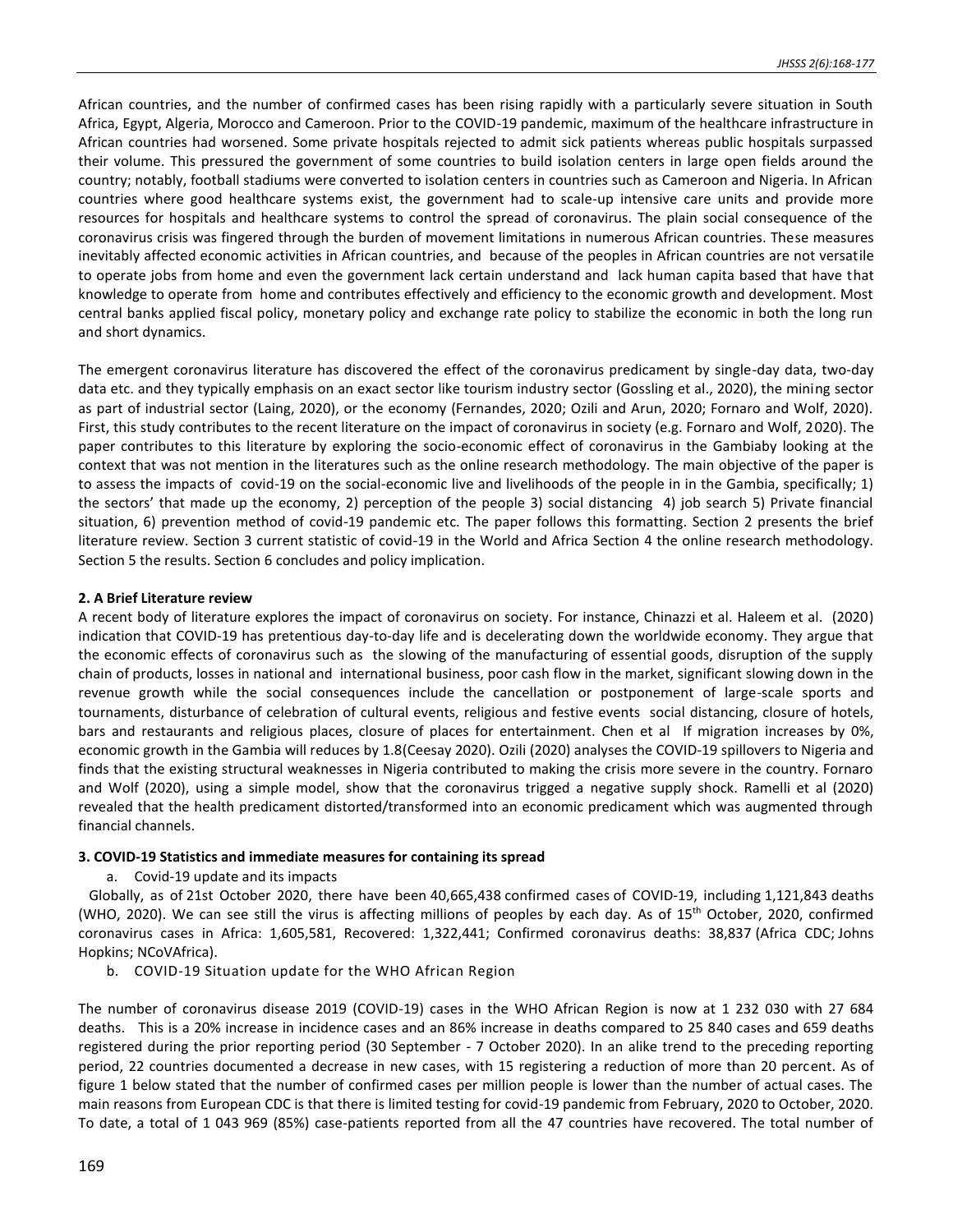deaths reported in the region is 27 684, reported in 45 countries, giving an overall case fatality ratio (CFR) of 2.3%. Two countries, including Eritrea and Seychelles, have not registered any COVID19 related deaths since the beginning of the pandemic. Since the beginning of the outbreak in the region, the majority of the deaths have been reported from: South Africa 65% (18 028), Algeria with 6.6% (1 818), Ethiopia 4.7% (1 305), Nigeria 4.0% (1 116), Kenya 2.8% (787), Cameroon 1.5% (423), Zambia 1.2% (344), Senegal 1.1% (315), Ghana 1.1% (308), Democratic Republic of the Congo 1.0% (276), and Madagascar 0.9% (237). The top five countries: South Africa, Algeria, Ethiopia, Nigeria, and Kenya account for 83% (23 054) of the total deaths reported in the region. Chad (7.0%), Liberia (6.0%), Niger (5.7%), Mali (4.0%), Algeria (3.4%), Angola (3.3%), and Gambia (3.2%) have the highest country specific case fatality ratios.

#### **4. Methodology**

### *4.1. Online Research Method*

The data use in this paper was generated from online survey questionnaire from June, 2020 to October, 2020, in which the participants were asked about certain questions in which covid-19 affect their social-economic situation. The questionnaire was design to help the Gambia to understand covid-19 impacts on their daily live. Respondent were questions such as; Psychology-Behavior, altitude, perception, trust, lockdown, Agriculture, Energy sector, Job/employment/employee, daily working, Economic, GDP, Social Impact-Ceremonial gathering. The initial information was reviewed to understand the final information we put it as questions to increases quality and what information needed to be gather or not gather.

#### **5. Results**

Figure 1: opening borders and COVID-19 pandemic June,2020 to October,2020



Source: Author Compilation from Google form for online survey

84 percent said they should not open borders to more countries while only 16 percent said they should open borders. They should open borders with countries that are free from covid-19 while others said they should bring mandatory issues to apply if they arrive in the Gambia, the study confirmed. Opening borders facilitate trades and trades as percentage of GDP increases economic growth through daily exchange of goods and services for money and that helps most businesses especially small businesses to have daily meal and to helps to solve their households needs in term of food, health and education especially children if households heads are women. Like in my country-the Gambia border with Senegal and most of this small petty trade are done in the border and mostly done by women and their children to solve their households needs and some even to helps their husband with fish money.

#### Figure 2: Climate change and COVID-19 pandemic June,2020 to October,2020



Source: Author Compilation from Google form for online survey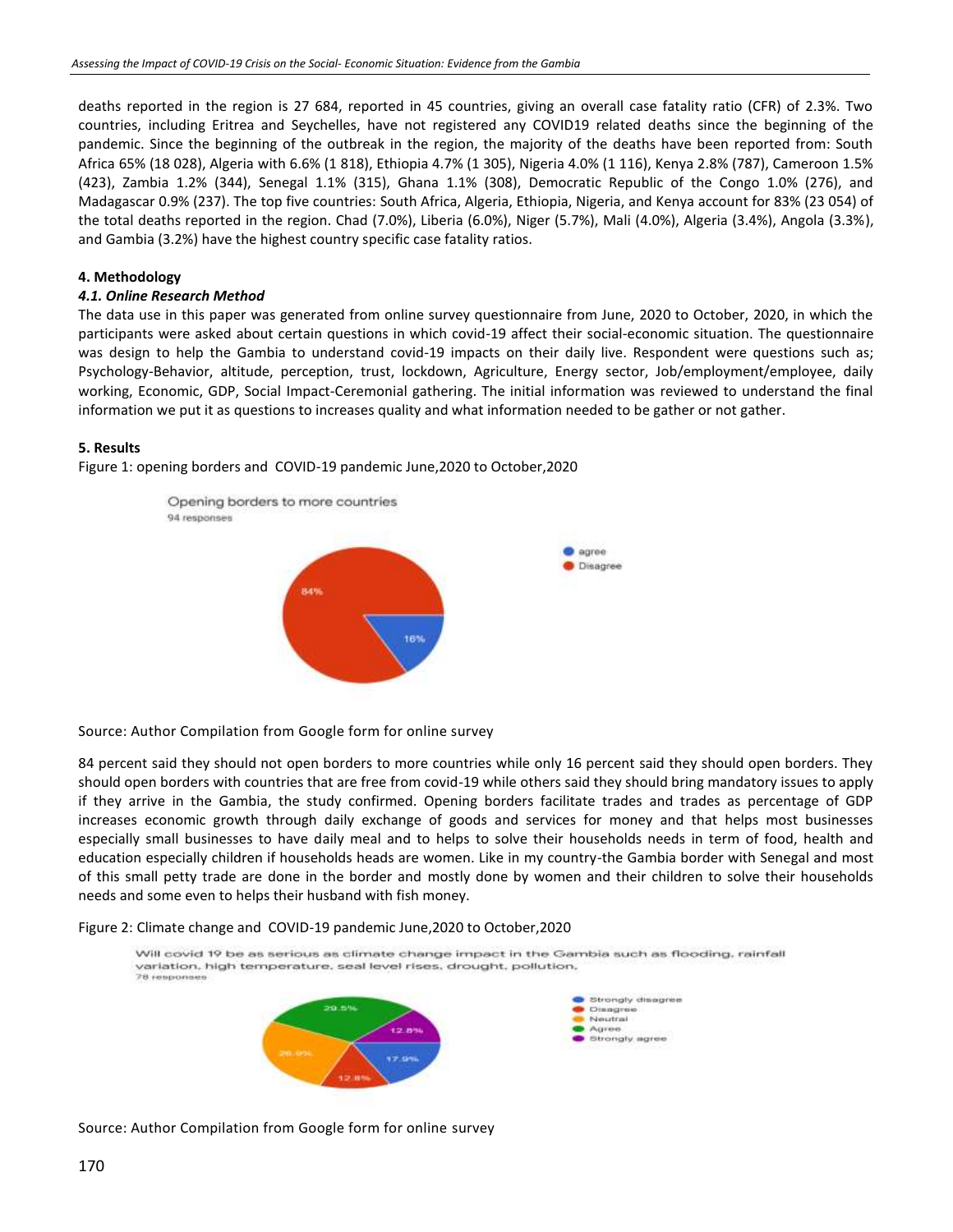29.5 percent agree and 12.8 percent strongly agree that covid-19 is as serious as the impact of climate change cause in the Gambia. Lower rainfall or high temperature or sea level rises respectively lead to lower agriculture productivity which is associated with low crop yield and poor livestock performance and high temperature cause drought and drought lead to low crop yield, immaturity of crop, water scarcity, and encourages bushfire and wild animals eventually died and run to another places, while 12.8 percent disagree and 17.9 percent strongly disagree that climate change is serious as covid-19.For them climate change and covid-19 do not do similar damages. In the reality check the study can see that what climate change does to humanity in long run, covid -19 did it in short run, because food security halt in both cases, co2 halt manufacturing industries due to climate change effect ,while covid-19 affect productivity and service delivering and employment in manufacturing industries. Sea level rises cause migration and for covid-19 travel ban occurred but peoples always want to go to places too where covid-19 is less severity.

Figure 3: Environmental factors and COVID-19 pandemic June,2020 to October,2020



Which environmental factors will be serious hit by covid 19 pandamic? Select all that apply 77 responses

# Source: Author Compilation from Google form for online survey

In the Gambia 61 percent of the respondents said the environmental factor that is serious hit due to covid-19 outbreak is the energy sector. As in the covid-19 the demand for electricity reduces due and the supply for it also reduces. The demand reduces due to reduction in employment or due less services delivering by large cooperation due to lockdown or closure of most of the work places. So high reduction in revenue in the energy sector especially electricity generation directly from fossil fuel generation and while other renewable energy are less common in the Gambia such as wine power generation, solar power generation and so on. As energy sector is seriously hit by covid-19 pandemic, it supply to the public also reduces because in the Gambia ,as most of the countries are using non-renewable energy sources to supply electricity and they import those barrel from outside and as import stop through travels ban, it makes most of them to reduces the supply of electricity. This serious affect the services for the society and that makes most people to go in for alternative sources of energy such as generator, which is also costly and it pollution causes health hazard as well.37.7 percent of the respondent said it the wildlife and the habitat that are mostly affected by covid-19 pandemic, while 36.4 percent and 35.1 percent of the respondent said it is the CO2 emission per person and waste respectively that are affected by the outbreak of coronavirus.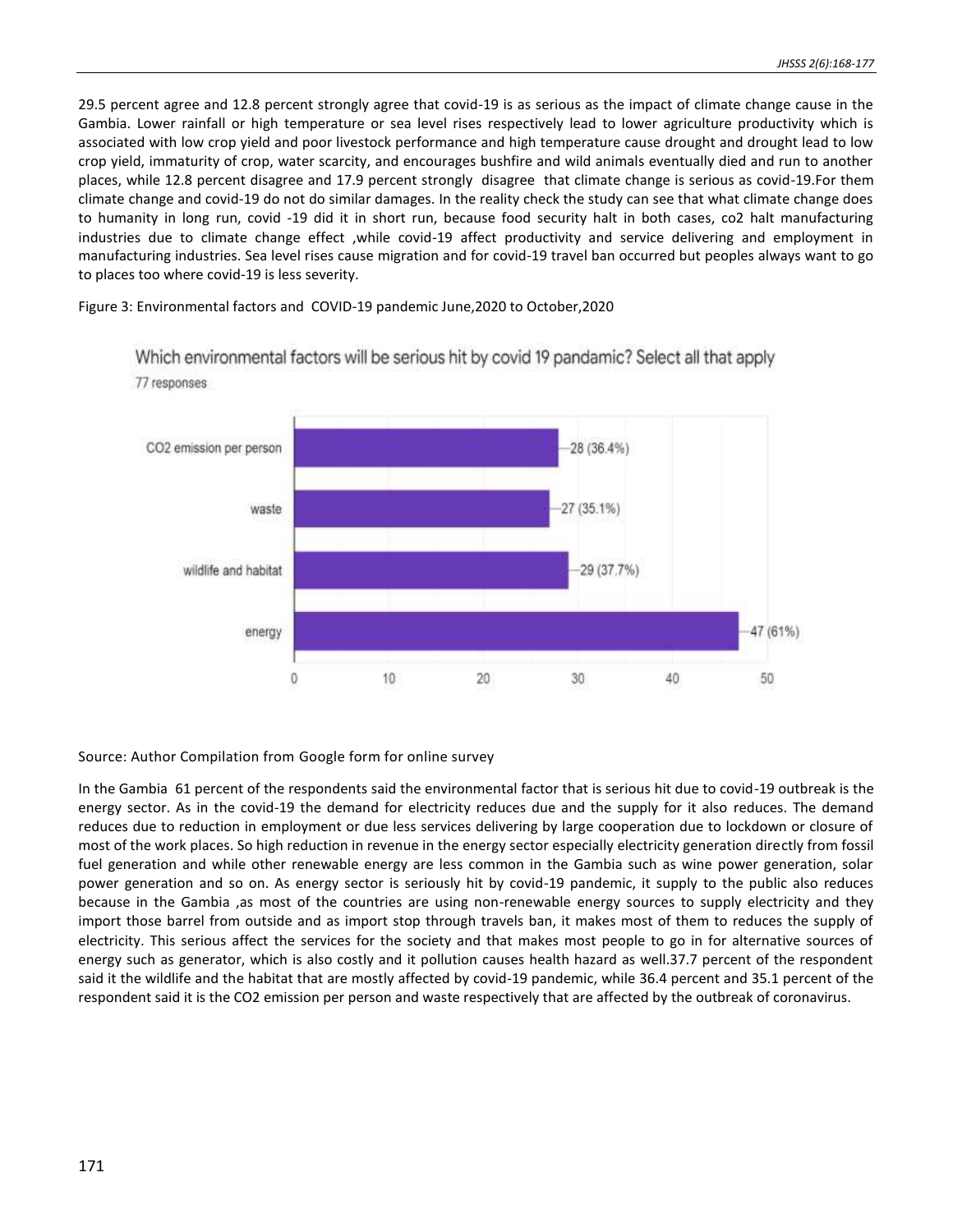# Figure 4: GDP, Trade and COVID-19 pandemic June,2020 to October,2020

The Potential Impact of COVID-19 on GDP and Trade: what does coronavirus mean for Gambian Economy after the pandemic? 77 responses economy will grow after coronavirus 44.2% may not grow after coronavirus will not grow at all after coronavirus



Source: Author Compilation from Google form for online survey

44.2 percent of the respondent said that covid-19 will have fluctuation in growing on the GDP and trade in the Gambia. That mean the GDP in the Gambia and trade in the Gambia with other countries will have decreasing trend and that will reduces most of the economic activities and it will reduces revenue and that will impact economic growth and development in the Gambia, the study confirmed.24.7 percent of the respondent said that the GDP and trade in the may not grow after coronavirus due to the damages done by lockdown and the like while 9.1 percent the GDP na d trade may not grow at all and 19.5 percent are optimistic that the GDP and trade will grow in the Gambia while the least of the respondent said it will take time for the economy to recover in the Gambia and other said they did not have idea on the potential impact of covid-19 on GDP and trade in the Gambia.

Figure 5: Worried and COVID-19 pandemic June,2020 to October,2020

How worried are you that you or someone in your family will be exposed to the coronavirus? 82 responses



# Source: Author Compilation from Google form for online survey

Due the serious negative impact of covid-19 on the societies, 48.8 percent of the respondent in the Gambiasaid they are very worried that they or someone in their family will be exposed to the coronavirus outbreak. This may be attributed to the number of cases that are spreading globally due breakdown the principle of covid-19 such as prevention principles and limited testing and avoidance etc. 20.7 percent said they are somewhat worried and 12.2 percent not too worried. As most of the peoples in the Gambia are poor and vulnerable to diseases, the study attributed to this part of the survey question that the Gambiawill be exposed to covid-19 and will impact negatively their trade, their services, their export and import, their agriculture sector and food availability with food prices will rises because of lack of food supply from producer, which are affect by either closure or lockdown and they cannot reach at the farm or limited access to their farms.Poverty, hunger, food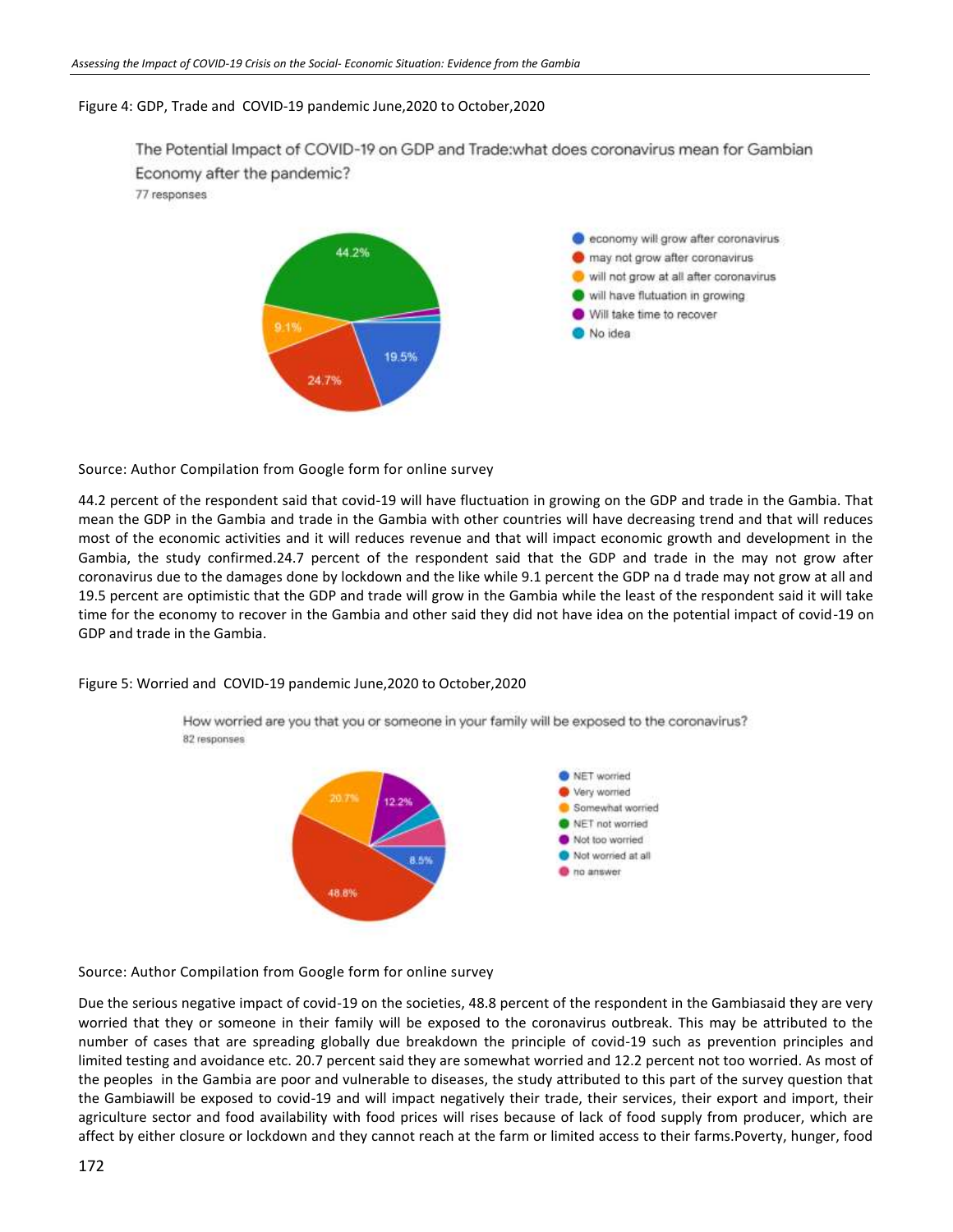insecurity and inequality are high in the Gambia, so covid-19 will make this variables more severe and worsen and that will cost the Gambia to have difficult in post covid-19 recovery. So the study attributed because of breakdown that happened in the Gambiadue to covid-19, they will be seriously negative affect in the future based on their economic, services, and agriculture and food security.

### Figure 6: Worried and COVID-19 pandemic June,2020 to October,2020

How worried are you that there will be an outbreak of coronavirus in the Gambia? 80 responses



Source: Author Compilation from Google form for online survey

As most of the peoples in the Gambia concerned about the spread of covid-19 in other parts of the world and those they completely bitterly how government allow flight to comes from most risky countries and according to the survey 60 percent of the respondent said they are very worried there will be an outbreak of covid-19 in the Gambia and 15 percent said they are somewhat worried while 7.5 percent not worried at all and another 7.5 percent did not give any answer.

Figure 7: Worried and COVID-19 pandemic June,2020 to October,2020.



How worried are you that the coronavirus outbreak will have a negative economic effect in the Gambia? 78 responses

Source: Author Compilation from Google form for online survey

As in other countries coronavirus disrupted industries, services, transportation, productivity and production of agriculture goods, halt export and import, destroy businesses-small, medium and large scale enterprises, stop most businesses such as toyata business in Germany, mobile business in the USA and China, others productive businesses around the world and all these affect economic progression in both the short run and long run. Therefore, 70.5 percent of the respondent said the outbreak will have negative impact in the economy of the Gambia. 10.3 percent said they are somewhat worried and 9 percent did not answer.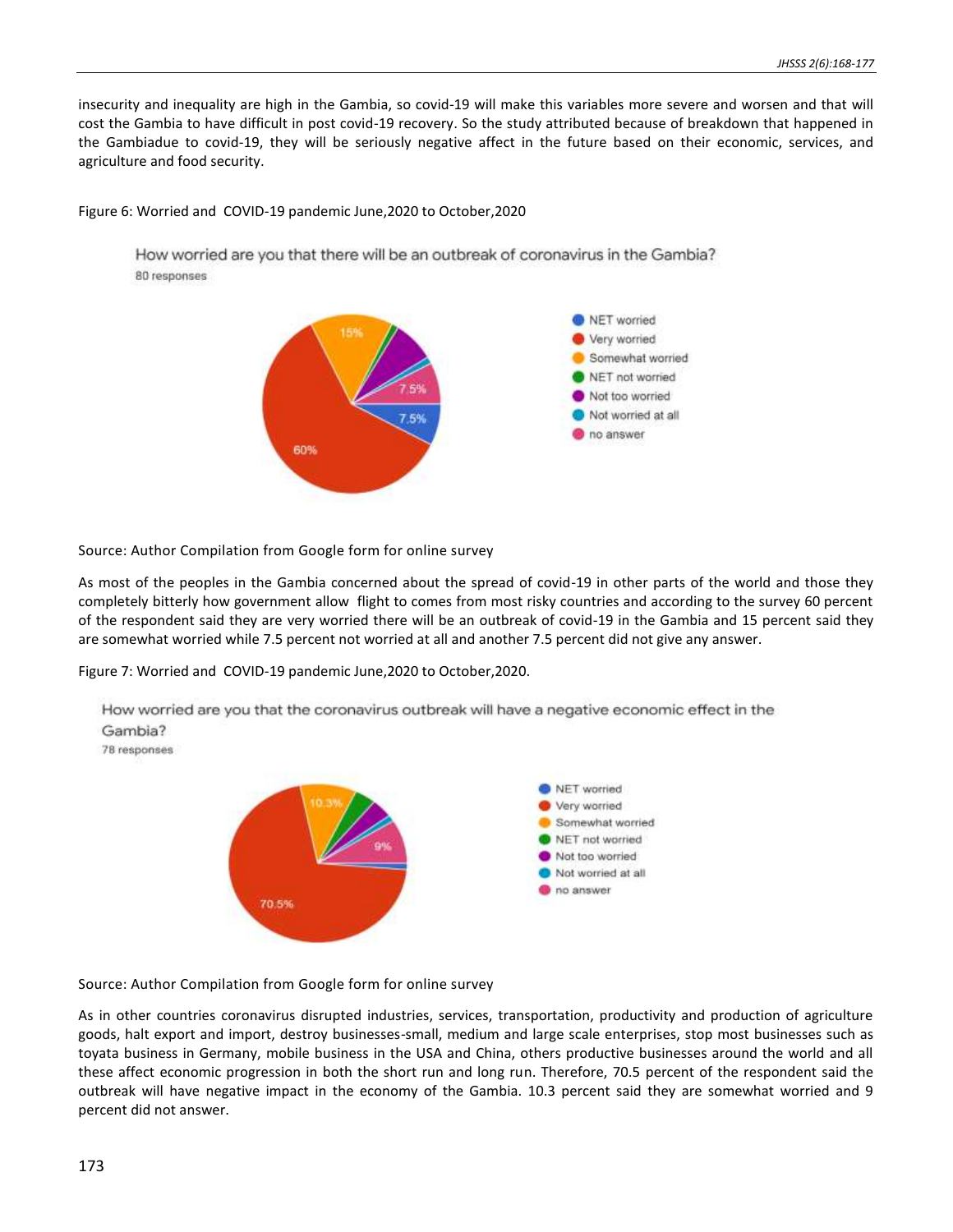### Figure 8: Economic recession and COVID-19 pandemic June,2020 to October,2020

As you may know, periods of economic growth are followed by periods of recession. Do you think a recession over the next year is... 81 responses



As economic fluctuated over-time. Most of the time period of economy growth, that is associated economic boom from high employment, lower interest rate and low inflation and high investment and high consumption, increases government expenditure and positive net export associated with positive surplus.After economic booming, economic recession may follow and this is associated with high unemployment rate with lower output and in that cases high crime rate with high inflation and high interest and discouragement of investment and that makes youth to have no jobs and that encouraging risky journey to Europ and so on.As the result generated from the survey, 58 percent of the respondent said in the Gambia, due to covid-19 the recession will happen over the next year and 32.1 percent said may be recession will follow due to covid-19 outbreak on Gambian's economy and 9.9 percent said they did not thing because of covid-19 recession will happen after the outbreak of covid-19.

Figure 9: Education response and COVID-19 pandemic June,2020 to October,2020.

Has the government implemented an education response for the continuation of learning in the Gambia while education institutions are closed? 81 responses



Source: Author Compilation from Google form for online survey

65.4 percent of the respondents said government implemented an education response for continue of learning in the Gambia while educational institutions are closed. In the Gambia this is very true most of the universities conducted training and learning through online classes and that helps most of the universities in the Gambia not to skip single semester and continue learning was implemented. This is good ways to increases new platform form learning but the disadvantages is that it reduces quality because most of the peoples or students lack knowhow to operate online zoom or others but also the energy sector in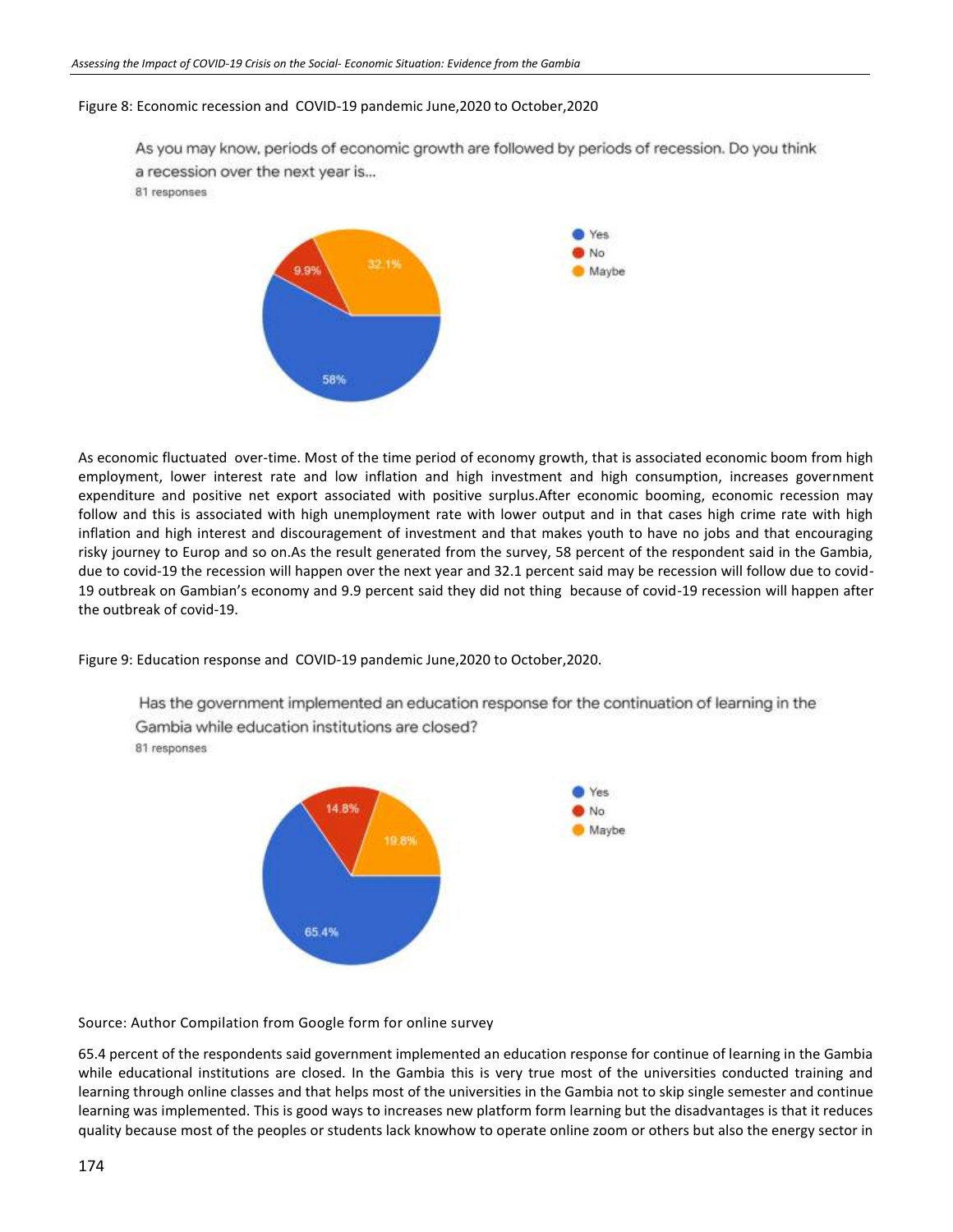the Gambia makes most of the students to miss certain lecture and that disruption affects their daily life. Lacking interactions and exchange of ideas with peers also reduces the quality of education and learning, research and development, training and so on are all affected by covid-19 pandemic, that was first seen in China city of Wuhan.

Figure 10: Method for continuity of learning and COVID-19 pandemic June,2020 to October,2020

If Yes) What method for continuity of learning is currently available for children affected by closures of educational institutes provided by the Government? (Select all that apply) 78 responses



Source: Author Compilation from Google form for online survey

61.5 percent said use of online/digital learning platform is the method for continuity of learning is currently available for children affected by closures of educational institutes provided by government, while 50 percent said television, radio, or podcast broadcast and 17.9 percent said assigning reading and exercises for home study. In our opinion, this may be due to the fact that each level of education was given special treatment such as those at university can conduct online classes and those at secondary level can conduct others means to have education even though we are in lockdown or schools closure is on.

Figure 11: Training programmes and COVID-19 pandemic June,2020 to October,2020

50%

activities in response to the COVID-19 pandemic? Yes No. 34.6% Maybe 15.4%

78 responses

Has your enterprise or organization planned or organized any new training programmes or

Source: Author Compilation from Google form for online survey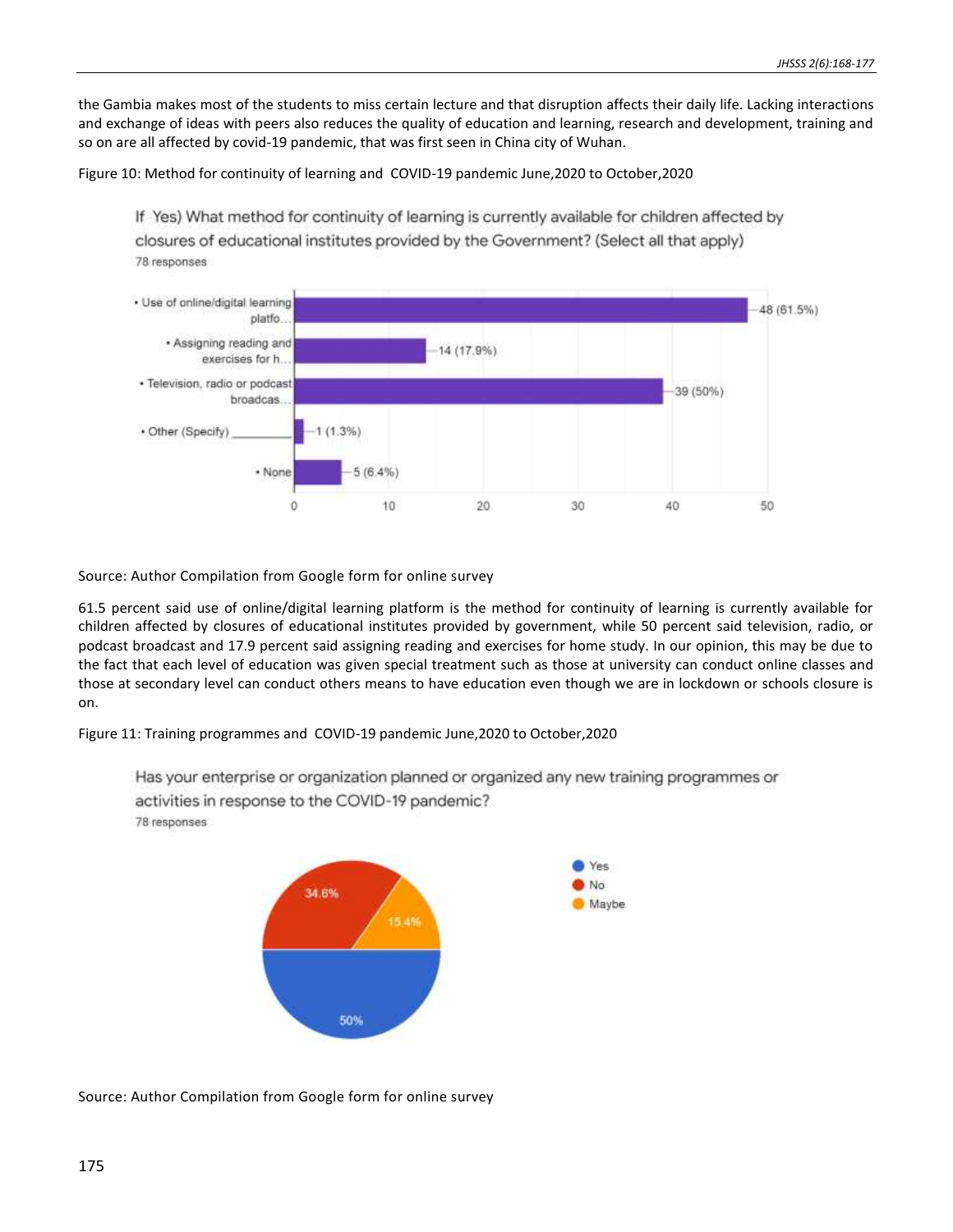50 percent of the respondent to this question of the survey said their organization had planned new training programmes or activities in response to the covid-19 e.g University of the Gambia training their staffs for quality teaching and learning for their students.34.6 percent said their organization is not planning or organizing any new training or activities to the covid-19 pandemic while 15.4 percent said maybe.

Figure 12: Online/offline and COVID-19 pandemic June,2020 to October,2020

Is your enterprise or organization using any of the following online and/or offline distance learning tools for staff development and training during the COVID-19 pandemic? Please check all that apply. 78 responses



Source: Author Compilation from Google form for online survey

55.1 percent of the respondent said their enterprise used online learning programmes and resources and 32. 1 percent said their enterprise used video conferencing tools and 21.8 percent said their enterprise used no distance learning tools and 17.9 percent of the respondent said their enterprise used virtual reality simulators and 15.4 percent said their organization used printed materials such as new papers or posters and 9 percent said multimedia including podcasts and YouTube and the 6.4 percent, which is the least said TV are used for staff development and training during covid-19 pandemic. This covid-19 has lot of problems and interruptions such as universities closed down, some universities online classes, which is mostly ineffective and other they even postpone the semesters and others they are undecided, some market are closed down and this also affect trades, some mosques and church closed down and this affect worshipping "Allah" or "God" and some import and export stop and some even currency exchange stop, some services sector, industrial sector and agricultural sector stop or activities reduces and small, medium and large enterprises halted and all these disrupts the current and expected economic growth and development

# **6. Conclusion and Policy Implication**

This paper assesses the covid-19 and its effect on the social-economics of the Gambia by looking at the people's perception and social-economic situation in the Gambia. As the results generated, most people said coronavirus will affect the Gambia even in the future due to the fact that the Gambia do not have proper human capital to deal with this pandemic and due to lockdown, most of the revenue and products are drive from tourisms and china. As lockdown rises and travels ban affects the tourism sectors and it makes the Gambia vulnerable and that contribution to tourism sector decline and that reduces the overall economic growth in the last quarters of 2019 and the whole year of 2020.The most peoples that answer to this online survey said coronavirus affect their daily life such as job search, the economic, employment, consumption etc.

The policy implication of covid-19 as indicated in this survey is that the Gambia depend on employment or jobs as a source of income. This has serious impacts on social-economics interactions. If social-economic interaction decline, this will eventually causes trade, exchange of goods and services to slow-down and eventually will have negative impacts on economics through lack of exchange rates, import, export, net-export per se, balance of payment, investment, consumption, saving, agriculture, causes high commodity prices, debt to GDP ratios to be high, climate change effects affect livelihoods and agriculture productivity will decline through crops failures and low productions in fishing and livestock industries, high co2 emission will affect national parks, wildlife and forests', poverty, food insecurity and hunger will rises due to insufficient demand of food stuffs items because of low import and poor agriculture, the domestic and international migration will be reduces,